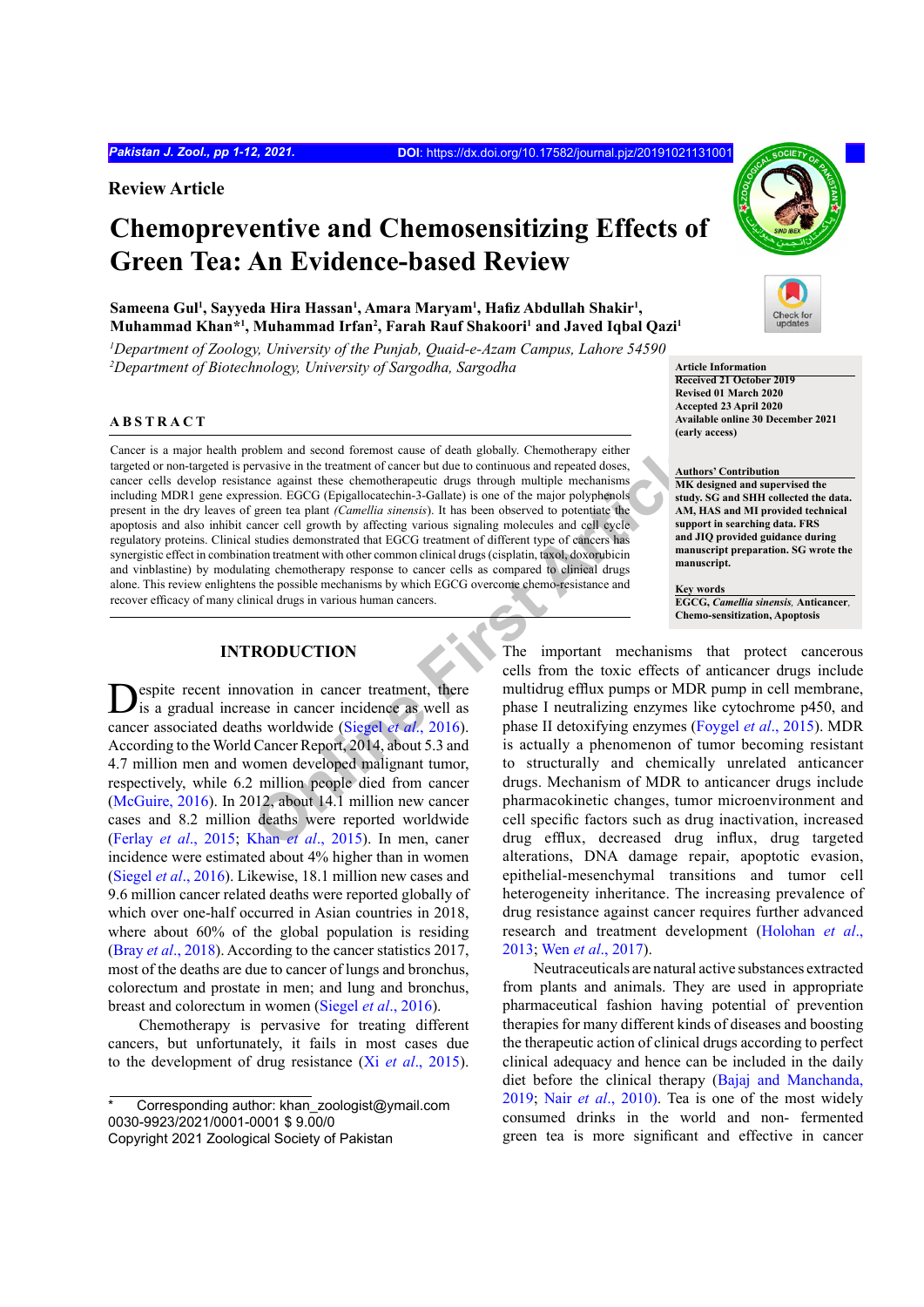preventive measures. Dried leaves of the plant *Camellia sinensis* are used to make green tea (Neyrinck *et al*., 2017). Approximately, 20% of dried tea manufactured worldwide is green tea (Liang *et al*[., 2010](#page-8-1)). Jówko (2015) reported that green tea is associated with many health benefits and effective in preventing many diseases in association with free radicals and reactive oxygen species such as cancer, neurodegenerative and cardiovascular diseases. The main components of green tea associated with medicinal effects are flavonoids and catechins which account for about 80-90% of total flavonoids of green tea (Reygaert, 2018) and about 10-35% of the total dry weight of leaves. Epigallocatechin-3-gallate (EGCG) is the most abundant catechin in green tea that accounts for 50-70% of all others green tea catechins (Neyrinck *et al*., 2017), followed by epigallocatechin (20%), epicatechin-3-gallate (14%) and epicatechin (6%) (Reygaert, 2018). A cup of green tea containing about 2.5 g dried leaves may contains 90 mg of EGCG (Khan *et al*[., 2015a](#page-8-0); Li *et al*., 2018).

EGCG is key chemopreventive agent and acts as a modulator of tumor cells response to chemotherapy by inhibiting cancer's growth, invasion, metastasis and angiogenesis by inducing cell cycle arrest and apoptosis through multiple mechanisms (Azam *et al*., 2004; Hu *et al*[., 2015](#page-8-3); Proniuk *et al*., 2002).

Matrix metalloproteinases (MMPs) are the major contributing factor in metastasis of cancer. About 0.1- 1μM EGCG is sufficient to inhibit the action of matrix metalloproteinase and angiogenesis. While concentration range of EGCG needed to inhibit cell proliferation in cancer is about 20-100μM which was observed to be much higher in the blood of the green tea consumers. But the responses of different individuals to different types of cancers vary with the concentrations (Flores-Pérez *et al*., 2016).

The aim of this review was to evaluate augmenting efficacy of one of the major green tea catechins, EGCG in combination with conventional chemotherapeutics in various human cancers. Moreover, we discuss the possible mechanisms implicated in synergism between EGCG and clinical anticancer drugs.

## **EPIDEMIOLOGICAL STUDY**

In order to evaluate direct effect of green tea consumption on various cancer types in different populations, many cohort studies were conducted. In Japan, a very significant drop in biliary tract cancer was observed in more than 140,000 participants which was because of EGCG in green tea (Makiuchi *et al*., 2016). Similar results of reduction in cancer risks have been observed in Asian

population (Liu *et al*[., 2016\)](#page-8-4). Meta-analysis of cohort studies demonstrated the protective effects of green tea intake on liver cancer (Ni *et al*., 2017; Sing *et al*., 2011), gastric cancer (Zhou *et al*., 2008), colorectal cancer (Sun *et al*., 2006), and ovarian cancer risks (Lee *et al*[., 2013](#page-8-5)). Recently, it has been reported that a smoking person can find long term protective effects from lung cancer if one takes 7.5g of green tea on regular basis (Zijun *et al*., 2019). Likewise in another cohort study, it was revealed that intake of more than three cups of green tea per day provides antagonistic effect on breast cancer (Ogunleye *et al*., 2010; Sun *et al*., 2005). With average follow up of 13.3 years of Japanese population of age (40-70years), a cohort study provided evidences about protective effect of green tea consumption on acute myeloid and follicular lymphomas (Takada *et al*., 2019). It has also neuroprotective effect and showed inverse effect for risk of glioma (Cote *et al*., 2019).

## **MECHANISM OF SYNERGY BETWEEN EGCG AND ANTICANCER DRUGS**

**COLUTE:**<b[r](#page-8-3)> **COLUTE:**<br> **COLUTE:**<br> **COLUTE:**<br> **COLUTE:**<br> **COLUTE:**<br> **COLUTE:**<br> **COLUTE:**<br> **COLUTE:**<br> **COLUTE:**<br> **COLUTE:**<br> **COLUTE:**<br> **COLUTE:**<br> **COLUTE:**<br> **COLUTE:**<br> **COLUTE:**<br> **COLUTE:**<br> **COLUTE:**<br> **COLUTE:**<br> **COLUTE:**<br> **C** There is a diverse range of mechanisms by which EGCG could promote apoptosis including generation of reactive oxygen species (ROS), inhibition of survival pathways like Janus kinase/signal transducer and activator of transcription factor 3 (JAK/STAT3), nuclear factor-κB (NF-κB) and Akt signaling pathways, down-regulation of survivin gene expression, and activation of caspases (Hagen *et al*., 2013). The epidemiological, preclinical and laboratory research reports showed an inverse association between tea consumption and risk of multiple cancer types (Hu *et al*., 2015; Shafique *et al*., 2012).

#### *Lung and liver cancer*

The most common and aggressive cancers with survival less than one year after diagnosis and treatment is lung cancer. It accounts for 11.6 % of the total new cancer cases and 18.4% of the total cancer deaths globally as estimated by GLOBOCAN 2018 report (Bray *et al*[., 2018](#page-7-1)). According to 2012 data, out of 14.1 million overall cancer cases, 1.82 million were diagnosed as lung cancer and 1.6 million deaths were calculated while 782,000 new cases and 745000 deaths due to liver cancer were estimated. This survival possibility depends upon the tumor stage and liver functioning ([Ferlay](#page-7-0) *et al*., 2015; Liang *et al*[., 2010](#page-8-1)). Clinical effects of chemotherapy to the cancer mostly constrained due to resistance to the clinical drugs. To overcome this problem, various treatments such as combination therapy have been used but overall satisfactory results have still not been obtained.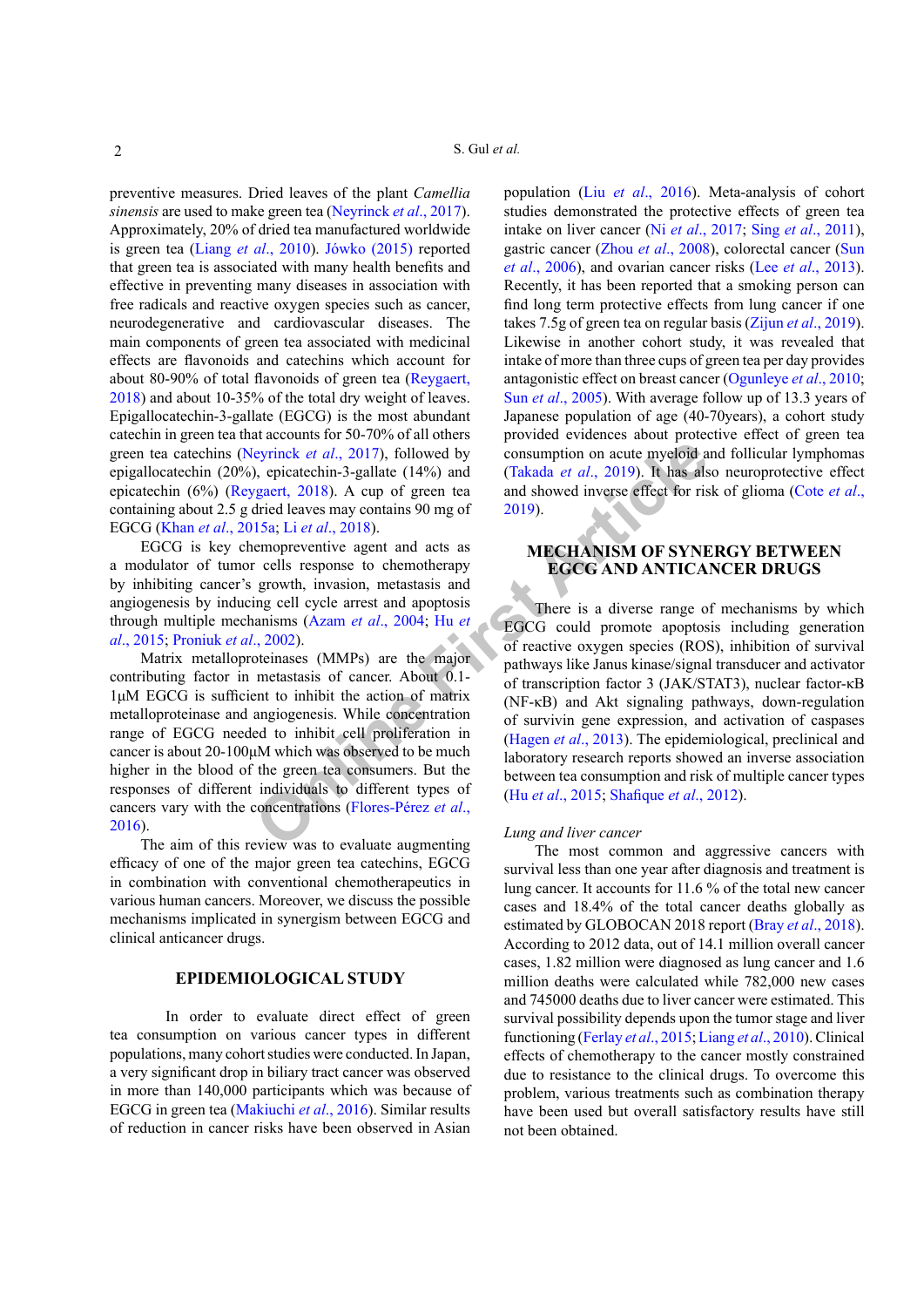Cisplatin (Cis) is a platinum based alkylating agent with therapeutic success against lungs, bladder, testicular, ovarian, colorectal and head and neck cancers. The best therapeutic response of Cis is characterized by DNA damage and mitochondrial apoptosis. A plethora of changes contribute in the development of resistance in cancerous cells against Cis somehow including the reduction of its intracellular accumulation by down-regulation of copper transporter protein 1 (CTR1), up-regulation of multidrug resistant proteins (MRPs), inhibition of p38 MAPK pathway and also through increasing glutathione (GSH), and other cytoplasmic 'scavengers' having nucleophilic properties leading to therapeutic failure [\(Galluzzi](#page-7-5) *et al*., [2012\)](#page-7-5).

bioac[ti](#page-8-8)ve molecules which could<br>
induces the expression of p-gly<br>
o Cis are highly desirable. EGCG<br>
other hand, that plays a key role<br>
sis potential and multiple effect<br>
by actively exporting a wide rar<br>
and platelet-deri Exploring novel bioactive molecules which could sensitize cancer cells to Cis are highly desirable. EGCG has an anti-angiogenesis potential and multiple effect on vascular endothelial growth factor (VEGF), MMP-9, angiopoietins (ANGs) and platelet-derived growth factor (PDGF) to reduce the cancer metastasis. Co-treatment of Cis and EGCG significantly reduced the growth of A549 lung cancer cells by rebalancing of vascular growth factors (Peng-Bo *et al*., 2013). To decipher the augmenting efficacy to EGCG, A549 and H460 lung cancer cells were made resistant to Cis by gradual exposure to Cis. Synergistic anticancer effect was observed when Cis resistant cells were treated with Cis (30 μM) + EGCG (80 μM) (Jiang *et al*[., 2016;](#page-8-6) [Kim and Lee, 2014\)](#page-8-7). Cell cycle arrest through inhibition of cyclin D1 and proliferation by suppression of NF-kB was observed in A549 cells with same co-treatment (Singh *et al*., 2015).

In another study, Jiang *et al*. (2016) investigated the augmenting effect of EGCG in multiple lung cancer cells including A549, H460 and H1299 cells. The study showed that EGCG augmented the anticancer activity of Cis by increasing accumulation of Cis in the cells through the Nuclear enriched abundant transcript 1 (NEAT1)-mediated increased expression of CTR1. Moreover, the localization of CTR1 was also observed in the cytoplasm instead of peri-nucleus after EGCG treatment where its ability in transportation of Cis increased. In-vivo confirmation was done which also showed the reduced tumor volume and body weight in model animal by dose additive effect (Jiang *et al*[., 2016\)](#page-8-6).

Paclitaxel or taxol is a mitotic inhibitor which is being used in cancer clinics for various solid tumors. Mechanistically, its antitumor effect is attributed by its ability to induce G2/M phase cell cycle arrest by stabilizing the microtubules with β-tubulin subunit ([Blagosklonny](#page-7-6) *et al*[., 1999;](#page-7-6) [Dumontet and Sikic, 1999](#page-7-7)). To observe additive or synergistic effect of EGCG with paclitaxel, Park *et al*. (2014) performed very interesting experiments in H460

lung cancer cells. First of all, authors investigated the effect of concurrent therapy of EGCG and paclitaxel and found low cytotoxic effect compared to paclitaxel treatment as monotherapy. However, a synergistic effect was observed when EGCG was administered to cells pretreated with paclitaxel for 24h. The synergy was observed in term of decreased expression of Bcl-2 and pro-caspase-3 and increased expression of 89 kDa PARP.

Doxorubicin (DOX) is an important member of chemotherapeutic anticancer drugs used against various solid tumors (Maryam *et al*., 2017). Its anti-tumor mechanism involved DNA intercalation, topoisomerase-II inhibition, and ROS generation. [\(Gewirtz, 1999\)](#page-7-8). Despite potent anticancer activity of this drug on one hand, it induces the expression of p-glycoprotein (P-gp) one the other hand, that plays a key role in development of MDR by actively exporting a wide range of drugs out of cells (Khan *et al*., 2015a). In addition, DOX has been reported to activate various survival signaling pathways which could also contribute in drug resistance phenomenon (Satonaka *et al*., 2017).

It was found that EGCG+DOX co-treatment attenuated survival of DOX resistant BEL7404 cells of hepato-caricinoma by reduction in hypoxia inducing factor (hif-1α) and MDR1(p-glycoprotein) expression (Wen *et al*., 2017). A reduction of 51.1% in the survival rate of BEL-7404/DOX resistant cells was found as compared to BEL-7404 parent cells with Dox (0.8mg/ml) and EGCG (60mg/ml) treatment. The findings were further validated using *in vivo* animal cancer model (Liang *et al*[., 2010](#page-8-1)). Similar results were monitored when EGCG treatment to the paclitaxel in H460/PT cell line of lung cancer significantly enhanced the accumulation of rhodamine-123 and reduced the expression of MDR1 gene to induce the paclitaxel sensitivity in the H460/PT cell (Xi *et al*., 2015). It was reported in another study that EGCG has potential to inhibit the overexpression of DOX-induced p-gp and potentiate the intracellular accumulation of rhodamine-123 about 15% in DOX resistant HepG2 cells after treatment with EGCG (50μM) and DOX (3μM) as compared to DOX alone. Additional experimental investigations proved that DOX induces expression of p-gp by activating PI3k/akt and MEK/ERK survival signaling pathways while EGCG reverses the effect of DOX by inhibiting the activation of aforesaid signaling pathways (Satonaka *et al*., 2017).

#### *Breast cancer*

It is the second major and the most commonly diagnosed cancer in women. It accounted for 11.6% (2.1 million) new cancer cases out of all the cancer cases recorded in 2018 (Bray *et al*[., 2018](#page-7-1)). It ranked 5th as a cause of death worldwide in 2012 (Ferlay *et al*[., 2015](#page-7-0)).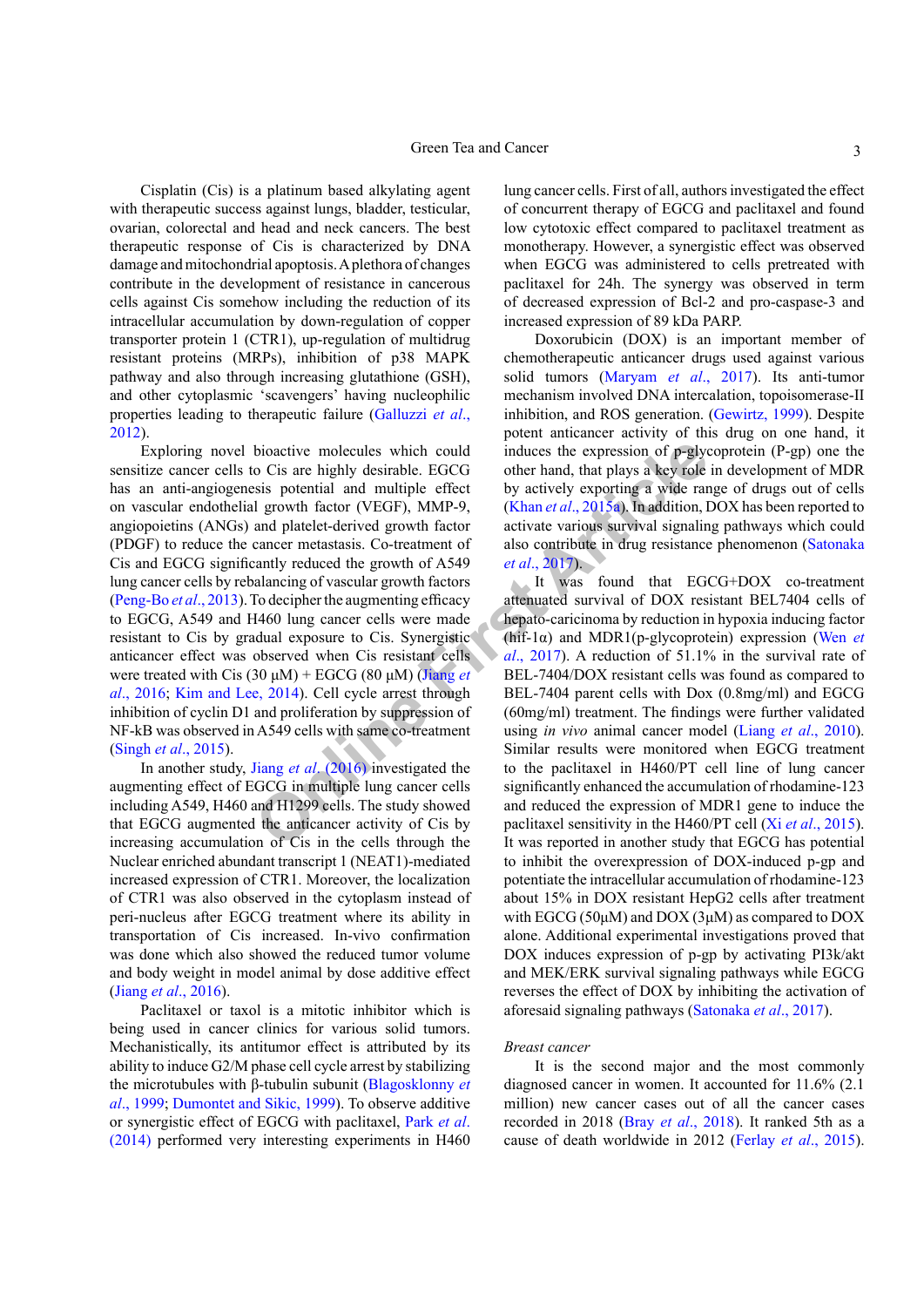More than 200,000 of breast cancer cases were annually diagnosed in the US and is the second leading cause of women's death (Moore-Smith *et al*., 2018). Miller et al. (2016) estimated that more than 3.5 million women in the US have invasive breast cancer history. It was expected that breast cancer alone accounts for about 30% of all the newly diagnosed cancers in women. It is interesting, and somewhat surprising to know that the drop in breast cancer mortality rate is greater during younger age (under age 50) [\(Carioli](#page-7-9) *et al*., 2017).

Factor-2 (NrI2) is a transcriptional<br>
with a repressor Keap1 and kept<br>
by an experiment with (100  $\mu$ M)<br>
ve form. When cell is under stress<br>
stripct in the transcription debtual about 0.7 folds and are<br>
in the transcript Contrary to its regulated expression in normal cells, constitutive activation of Nrf2 has been detected in many cancers which protects the cancer cells from the cytotoxic effects of anticancer drugs [\(Foygel](#page-7-2) *et al*., [2015\)](#page-7-2). NE-F2 related factor-2 (Nrf2) is a transcriptional factor which is bound with a repressor Keap1 and kept in the cytosol in inactive form. When cell is under stress such a oxidative stress, Nrf2 is phosphorylated and translocated into nucleus where it induces the transcription of phase-II detoxifying enzymes which play vital role in protecting the cell from oxidative stress, mutagenesis and tumorigenesis. So, Nrf2 act as gatekeeper to protect cells from several stress induced malady by activating various downstream genes like quinone reductase, UDPglucuronosyl transferases, glutathione S-transferase, gamma-glutamylcysteine synthetase, epoxide hydrolase and heme oxygenase (HO). The use of antioxidants to boost the Nrf2-dependent adaptive response has emerged to be a promising strategy for cancer prevention. Different combinations of chemotherapeutic drugs and antioxidants exhibit different functions in cancer cells including growth inhibition or survival benefits. The same effect of EGCG in combination with Cis and 5-Fluorouracil (5-FU) has been investigated in MDA-MB-231 breast cancer cells. EGCG potentiated the anticancer activity of both clinical drugs in a synergistic fashion in in vitro cell culture and in vivo mouse model study ([Foygel](#page-7-2) *et al*., 2015).

Taxol and vinblastine are microtubules targeting chemotherapeutic agents that arrest the cell cycle at G2/M phase. It is well known now that taxol and vinblastine induces the expression of cyto-protective chaperon glucoseregulated protein 78 (GRP78) which inhibits the activation of various pro-apoptotic proteases such as caspase-4 and -7 and thus leads to development of drug resistance (Wang *et al*., 2009). Since EGCG is a potent inhibitor of GRP78, researchers have evaluated the resistance reversal effect of EGCG in breast cancer cells. EGCG in combination with taxol remarkably suppressed the growth of 4T1 and MDA-MB-231 cancer cells compared to taxol treatment alone. By in-vivo confirmation on 4T1 cell line, a significant reduction in tumor weight and volume by taxol (10mg/ kg) and EGCG (30mg/kg) treatment was observed ([Luo](#page-8-9) *et* 

*al*[., 2010](#page-8-9)). The additional literature indicated that EGCG (10μM) along with vinblastine (0.1μM) or taxol (0.5μM) treatment led to knockdown of GRP78 and potentiated the expression of JNK by phosphorylation of caspase 7 and PARP cleavage led to increased apoptotic rate about 15% in MCF-7 cells. The same in vitro treatment was found to reduce the colony survival about 34% with vinblastine and 40% with taxol in combination to EGCG. It was found that the treatment of taxol and vinblastine induced JNK and caspase-7 expression by EGCG. It increased the sensitivity of breast cancer to vinblastine and taxol resulted in enhanced cytotoxicity (Wang *et al*., 2009).

From the shell nanoparticle, the sequential release of EGCG after taxol in MDA-MB231 cells sensitized them to taxol. About 65% reduction in cell viability was reported by an experiment with  $(100 \mu M)$  EGCG and taxol  $(10 \text{ nM})$ treatment due to suppressing the NF-ƘB relative expression about 0.7 folds and arresting the cell cycle by increasing the transcription of p21 gene. The reduction in taxol efflux in the cancer cells was observed by the same treatment via 13.5 folds reduction in ABCB1 gene expression and about 8 folds p-gp gene expression (Narayanan *et al*., 2015). MDA-MB231 cell line has highly invasive nature and metastasized by matrix metalloproteinase (MMPs) through breakdown of extracellular matrix during tissue remodeling. This is targeted by inhibition of MMP2 and MMP9 expression and their activity averaging780 pg/ml and 35% respectively and inhibiting the cells viability about 40% by Taxol (10  $\mu$ M) and EGCG (50 $\mu$ M) cotreatment as compared to taxol monotherapy (Ramadass *et al*., 2015).

Doxorubicin is an antineoplastic and cytotoxic chemotherapeutic drug proved to be effective to treat breast cancer (Li *et al*., 2018). To assess the effect of EGCG on reversal of DOX resistance in breast cancer, a DOX resistant cell line (MCF7/DOX500) was established. This cell line was characterized by high expression of matrix metalloproteinases (MMP2 and MMP9). The treatment with 20 μM EGCG in combination with 120μM of gallic acid highly reduced their proliferation and invasion by significantly suppressing MMP9 and MMP2 expression (Nowakowska and Tarasiuk, 2016).

#### *Prostate cancer*

Prostate cancer is the second most common type of cancer and 5th leading cause of death in men. From 2012 cancer report, it was found that about 1.1 million prostate cancer patients were diagnosed globally ([Ferlay](#page-7-0) *et al*., [2015](#page-7-0)). The more occurrence of prostate cancer was seen in age group of 55-69. Prostate cancer identification is mostly done by prostate-specific antigen (PSA) testing (Miller *et al*., 2016; Weiner *et al*., 2016).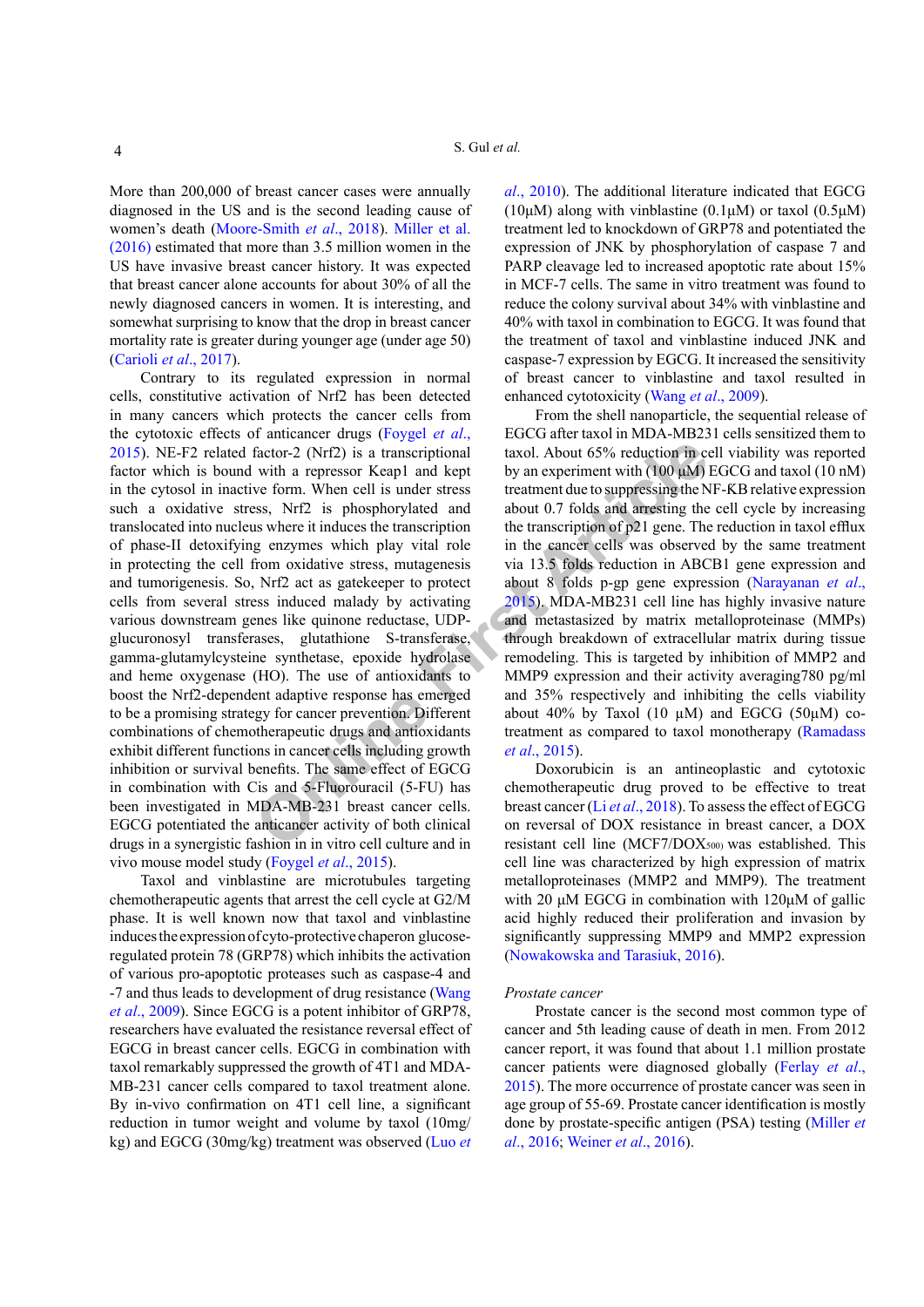**EXECT THEON CONTROG CONTEXT CONTROG CONTROG CONTROG CONTROG CONTROG CONTROG CONTROG CONTROG CONTROG CONTROG CONTROG CONTROG CONTROG CONTROG CONTROG CONTROG CONTROG CONTROG CONTROG CONTROG CONTROG CONTROG CONTROG CONTROG** Mitochondria play a central role in implicating the cellular apoptosis by activation of capsase proteases. These proteases cleave many different proteins leading to induction of rapid apoptotic cell death. Caspase 9 is a key player in mitochondrial apoptotic pathway. Caspase 9a and caspase 9b are the two spliced isoforms of caspase 9. Caspase 9b act as anti-apoptotic against apoptotic caspase 9a ([Hagen](#page-7-4) *et al*., 2013). In an vitro study, EGCG (25μM)+Cis (2.5µM) treatment resulted in induction of apoptosis in PC3 prostate cancer cells in a synergistic fashion. Combination therapy enhanced apoptosis by down-regulating Bcl-2 and increasing caspase 9a/9b ratio about 5 folds higher compared to monotherapy of Cis. [\(Hagen](#page-7-4) *et al*., 2013; Ping *et al*., 2010). Similarly, EGCG enhanced the chemosensitivity of docetaxel in androgenindependent prostate cancer cells. EGCG when used in combination with quercetin, it increased the cytotoxicity of docetaxel by 3-fold in LAPC-4-AI cells and 8-fold in PC3 cells. The antitumor activity was derived from G2/M phase arrest and induction of apoptosis. Moreover, this combination inhibited the activation of PI3k/akt and STAT3 signaling pathways which are vital for survival benefits and development of chemo-resistance in cancer cells (Wang *et al*., 2015; Zhao *et al*., 2016).

Laminin receptor (67 LR) is a protein strongly associated with the proliferation and progression of many cancers including prostate cancer. Its overexpression in the neoplasm is the indication of metastatic aggressiveness (Pesapane *et al*., 2017). DOX and EGCG packed gold nano-particles (DOX-GLT/EGCG AuNPs) were found to reduce the 67 LR mediated delivery of DOX in PC3 cell line. MMP2 triggered the DOX release from these nano-particles to improve the rate of apoptosis by synergic inhibitory effect of EGCG (Tsai *et al*., 2016).

## *Colorectal cancer*

Colorectal cancer  $(CC)$  is the  $3<sup>rd</sup>$  most commonly diagnosed cancers and ranked 2nd in term of mortality. About 1.8 million new cases of CC were recorded in 2018 (Bray *et al*[., 2018\)](#page-7-1). According to 2012 report, from 14.1 million overall cancer cases, 1.36 million were diagnosed as CC ([Ferlay](#page-7-0) *et al*., 2015).

Autophagy is a homeostatic or self-degradative process of degradation of intracellular proteins or organelles by the lysosomes and is capable of killing drug resistant cells in which the apoptosis is not possible [\(Amaravadi](#page-6-2) *et al*., 2016). The chemosensitizing effects of EGCG were investigated in DLD1 and HT-29 CC cancer cell lines in combination of clinical drugs. EGCG promoted the antitumor effects of Cis and oxaliplatin by inducing autophagy rather than apoptosis as could be seen from increased expression of LC3-II and decreased expression of LC3-I. Moreover, the rate of autophagic cell death by combination treatment was significantly higher compared to monotherapy of clinical drugs (Hu *et al*[., 2015\)](#page-8-3).

Many studies showed that vinblastine is weakly absorbed by intestinal barriers. It was reported that by 100 μM EGCG treatment, an increase in vinblastine accumulation was observed on  $Caco<sub>2</sub>$  colon cancer cells. Thus the passage of vinblastine through intestinal barriers and its uptake by cells increases in the presence EGCG without affecting the integrity of this barrier (Jodoin *et al*., 2002). It was believed that ABC transporter potentiate the efflux of drug from the cells leading to multidrug resistance development. So, sensitivity of polyphenol to resistant cells caco2 was observed to be 7 times higher than the HCT116 cells by showing the synergistic effect with DOX in caco2 cells (Li *et al*., 2018).

## *Ovarian cancer*

Ovarian Cancer (OC) is in top ten most commonly diagnosed cancers and ranks in top five deadliest cancers in most countries. In 2015, OC was diagnosed in 1.2 million women and caused 161,100 deaths worldwide. In the 21st century, it was estimated that a woman's overall lifetime risk of developing OC is about 1.6% and her chance of dying because of this disease is 1/100 (You *et al*., 2018). New estimated cases of occurrence and death of OC in United States in 2016 were 22,280 and 14,240, respectively (Siegel *et al*., 2016).

Cis is one of the most promising anticancer drugs used in cancer clinic for the treatment of various cancers including OC. The anticancer mechanism involves DNA alkylation, promotion of oxidative stress and induction of apoptosis. However, emergence of cisplatin resistance has become the major challenge in treatment of various cancers including OC (Chan *et al*., 2006). EGCG has been reported to enhance anticancer efficacy of Cis by different mechanisms. Chan *et al*[. \(2006](#page-7-10)) have reported that combine treatment of ovarian cancer cells with EGCG+Cis is a promising strategy to overcome Cis resistance in OC. EGCG potentiated the toxicity of Cis in CAOV3, SKOV3, and C200 ovarian cancer cells to different degrees in a dose-dependent fashion. For example, SKOV3 cells showed insensitivity to Cis at 2µg/mL while pre-treatment of SKOV3 cells with 7.5, 15, 22.5, and 30 µM EGCG inhibited the growth of cells by 8.7, 26.6, 59.8, and 90.8%, respectively. A similar chemosensitizing trend of EGCG was observed in CAOV3 C200 cells against Cis [\(Chan](#page-7-10) *et al*[., 2006\)](#page-7-10). The molecular mechanism implicated in EGCG mediated sensitization was found to be linked with increased level of H2O2. In addition, Chen *et al*[. \(2013\)](#page-7-11) investigated the chemo-sensitizing efficacy of EGCG in Cis resistant A2780/cp20 OC cells. EGCG+Cis treatment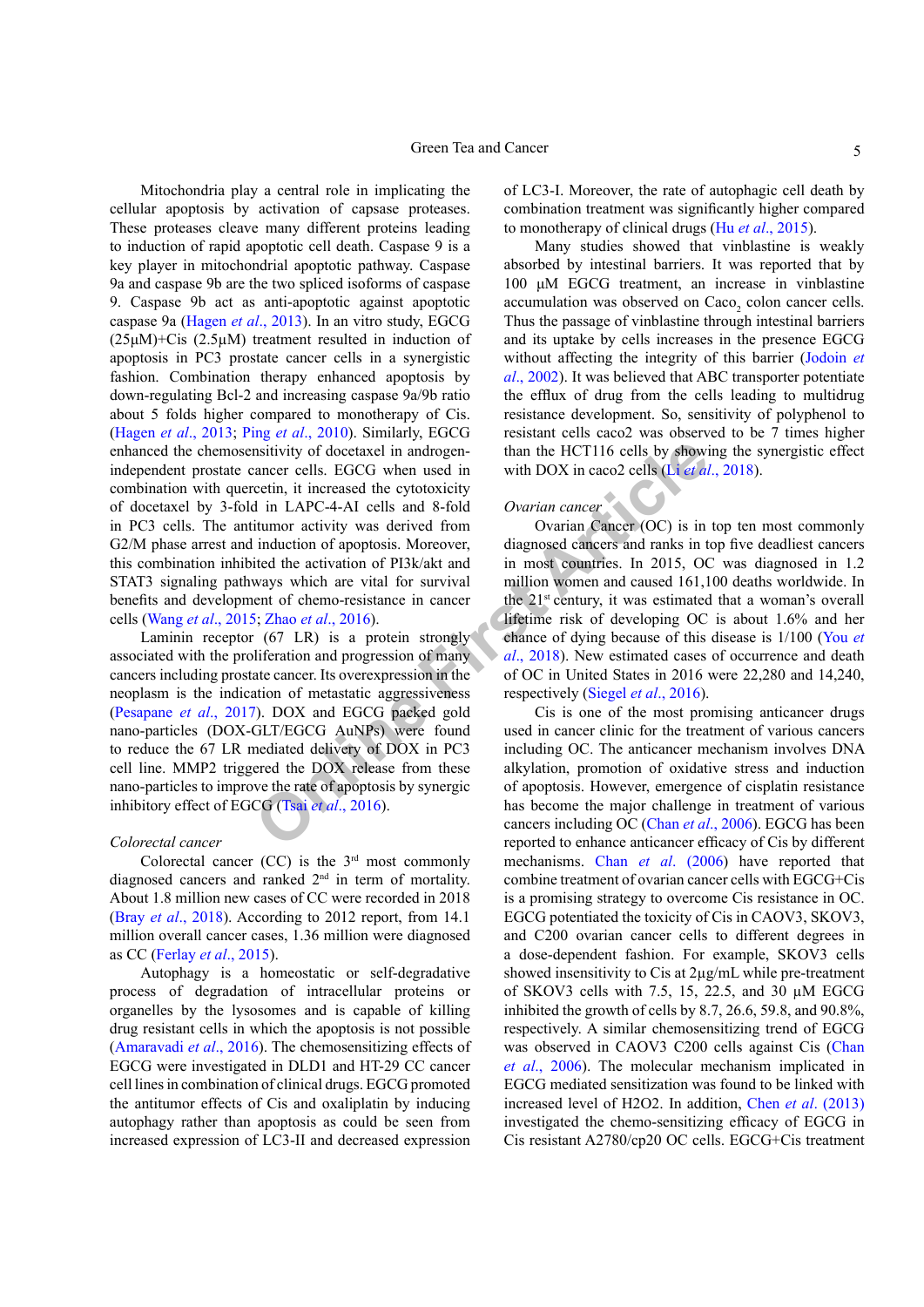enhanced the anticancer activity of Cis by inducing G2/M phase arrest and promoting apoptosis.

The published data from other research report indicate that green tea polyphenols could overcome multidrug resistance in OC by interacting with p-glycoprotein. CH<sup>R</sup>C5 are vinblastine resistant OC cells with higher expression of p-gp. The IC50 of vinblastine against CHRC5 cells was 1000nM while in the presence of 50µM EGCG, the IC50 of vinblastine was decreased to 9nM. (Jodoin *et al*., 2002).

Further literature survey indicated that EGCG could improve sensitivity of OC cells (OVCAR3 and SKOV3) to Cis by inducing expression of copper transporter 1 (CTR1) which led to increased accumulation of Cis inside the cells and Cis-DNA adducts, thereby inducing apoptosis. The findings were further validated by in vivo study (Wang *et al*., 2015)

## *Cervical cancer*

Cervical cancer is the most common gynecological malignant tumor, and its incidence rate is at fourth ranking in female malignant tumors. In 2012, there were 527,000 new cases of cervical cancer worldwide while 265,000 women died because of this disease, of which 83% of cervical cancer occurred in developing countries (Qiao, 2018).

A study was conducted on HeLa cell of cervical cancer to assess the synergism between Cis and EGCG. Combined treatment of both these drugs (Cis 250nM + EGCG 25µM) exhibited synergistic effect in cervical cancer cells. The underlying mechanism in this synergism was found to be linked with the potential of EGCG to inhibit survival pathways and promoting apoptosis. EGCG sensitized Hela cells to Cis by inhibiting NF-kB, COX-2, Akt and mTOR pathways which are considered vital for growth of cells expression. Moreover, EGCG reduced Cis induced oxidative stress by enhancing Nrf2 expression (45 folds) and HO-1 expression (Kilic *et al*[., 2015\)](#page-8-10).

Cell cycle arrest at sub-G1 stage in the Hela and SiHa cells was reported by Cis  $(4\mu M)$  and EGCG  $(11\mu M)$ treatment which decreased the cell viability about 40% compared to the cells treated with Cis alone (Singh *et al*., 2013, 2015). Cell proliferation was also found in Hela and SiHa cells to be inhibited significantly due to this combine treatment. Mitochondrial membrane potential disruption was observed with release of cytochrome c in the cytosol. The expression of Bcl2 was found to be down-regulated while the expression of p53 and Bax was upregulated. The induction of caspases activation and PARP cleavage; and increase in lipid peroxidation, intracellular ROS generation and inhibition of GSH, in cervical cancer cells was observed in combination therapy. The inhibition of

Cis induced Nf-kB activation resulted in down regulation of cyclin D1 expression in treatment of both EGCG and Cis as compared to Cis treatment only (Singh *et al*., 2013).

#### *Leukemia*

Leukemia comprises of a group of malignancies and is responsible for 8% of all cancer types. It was diagnosed in 2.3 million people according to 2015 report. It occurs in all age groups. It is the most common type of malignancy in children and accounts for 30% of all cancers in children (under 15). In 2012, over 350,000 new cases were diagnosed. The treatment options for leukemia include chemotherapy, radiation therapy and bone marrow transplantation ([Kouhpeikar](#page-8-11) *et al*., 2019). Chemotherapy of the leukemia can be improved and kept protected from development of drug resistance by combination treatment of antioxidant polyphenol i.e. EGCG.

thereby inducing apoptosis. The<br>
of the leukemia can be improved<br>
alidated by in vivo study (Wang et<br>
of antioxidant polyphenol i.e. EG<br>
It was reported that cytoto-<br>
to be reduced due to development<br>
to be reduced due to It was reported that cytotoxicity of Cis was found to be reduced due to development of resistance against this drug in THP-1 cells. Treatment of EGCG  $(3.25 \mu M)$ increased the cytotoxicity of Cis (20 µM) about 60%. Cis is reported to enhance the NF-KB activation in THP-1 cells. However, when cells were treated with Cis+EGCG NF-KB activation was significantly suppressed (Singh *et al*., 2015). In addition to overcoming NF-KB activation, EGCG has been reported to exhibit synergism in leukemia cells by inhibiting the expression of p-gp. It was observed that CCRF-CEM cells with low expression of p-gp are more sensitive to EGCG than CEM/ADR5000 DOX resistant cells with high expression of p-gp. Additional data showed that EGCG enhanced the cytotoxicity of DOX in by inhibiting the expression of p-gp and increasing intracellular accumulation of DOX (Li *et al*[., 2018](#page-8-2)).

## *Renal cell carcinoma*

Renal cell carcinoma (RCC) is most lethal type of human malignancies in urological system. Worldwide, RCC was ranked as  $6<sup>th</sup>$  most frequently diagnosed cancer in men and  $10<sup>th</sup>$  in women, accounts about 5% and 3% of all oncological diagnosed cases in men and women, respectively. According to the most recent data provided by the WHO in 2012, over 140,000 RCC-related deaths recorded annually ranking as the  $13<sup>th</sup>$  most common cause of cancer death globally [\(Capitanio](#page-7-12) *et al*., 2019).

Connexin 32 gene is one the most important tumor suppressor genes and a gap junction protein that control the growth and differentiation of cell through mediating the cellular communication. It was reported that impaired expression and loss of function of connexin 32 resulted in the development of cancer. In renal cell carcinoma, connexin 32 gene is silenced by epigenetic modifications. Hypermethylation in CpG islands of promoter region of a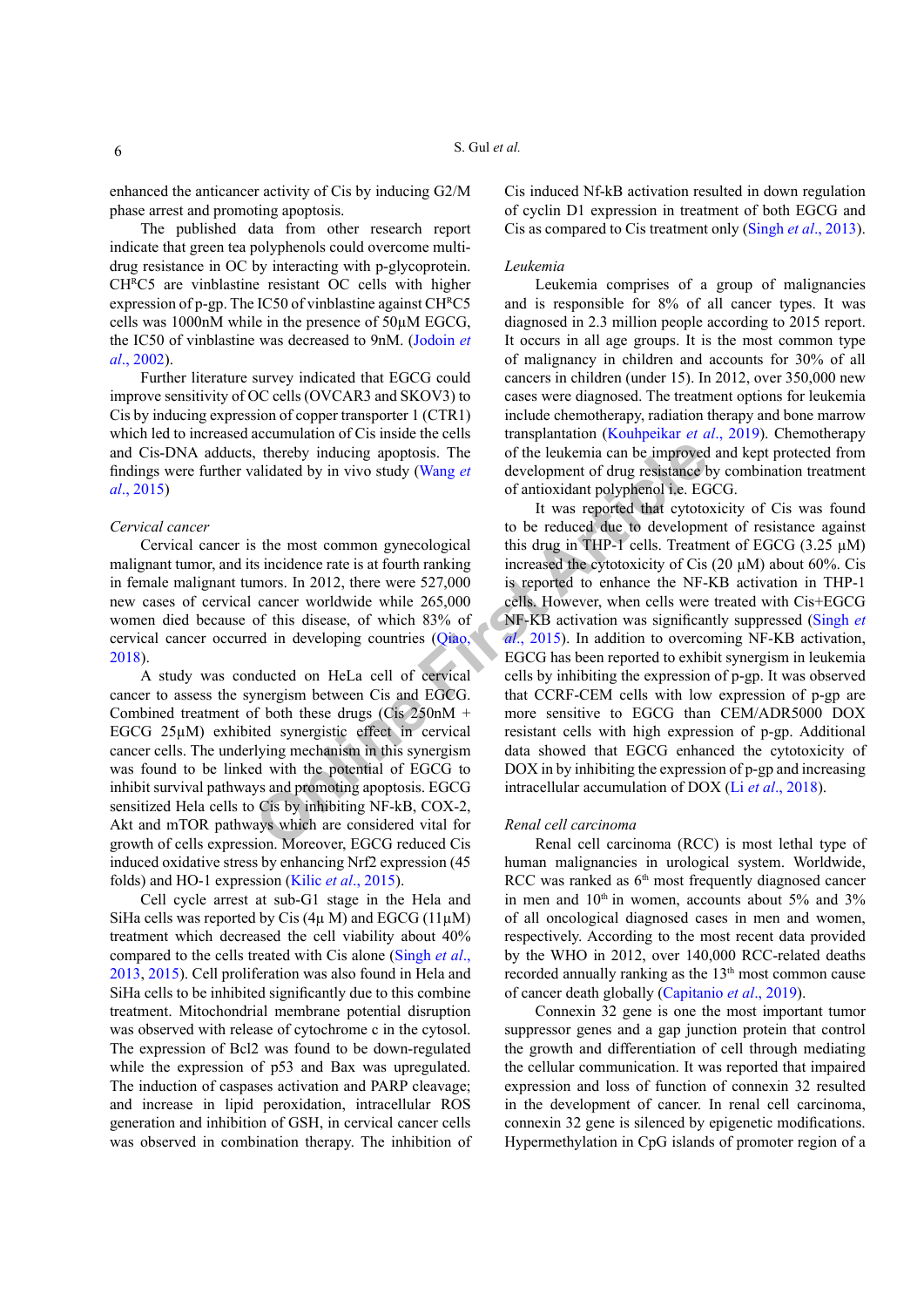gene results in silencing of a gene. Hypermethylation has been detected in promoter of connexin 32 gene which is considered important in renal cell tumorigenesis. When the Caki-1 renal cancer cells were treated with EGCG (2.5  $\mu$ M) and vinblastin (20 $\mu$ M), EGCG restored the expression of connexin 32 gene and increased the cytotoxicity of vinblastin. EGCG increased chemosensitivity of vinblastin by connexin 32 expression which ultimately led to suppression of MDR1 via increased inhibition of src tyrosine kinase and activation of pro-apoptotic JNK pathway (Sato *et al*., 2013).

#### *Osteosarcoma*

I[n](#page-8-0)terview and the stream of 1%, accounts<br>
Interperation of the major<br>
Interview and the conservant are the major<br>
Interview and the major<br>
Interview and the major<br>
Interview and the major<br>
Interview and the major and the m Osteosarcoma being the most common malignancy of bone with 5 year survival rate around 61%, accounts for about 2/3 cases of bone cancer worldwide (Di *et al*., 2017; Wang *et al*., 2017). DOX is one of the major chemotherapeutics being used to treat osteosarcoma. However, drug resistance has reduced the efficacy of this drug in osteosarcoma patients. Induction of pro-survival autophagy by DOX in cancer cells is considered one of the mechanisms of drug resistance. EGCG+DOX treatment improved the anticancer effect of DOX in a synergistic fashion in U2OS or SaoS2 cell lines. The in-depth mechanism involved in this synergy was attributed to the ability of EGCG to inhibit DOX-induced pro-survival autophagy on one hand, and stemness reduction on the other hand, by inhibiting Notch3/DLL3 signaling pathway and its downstream target gene "LncRNA SOX2OT variant 7" (Wang *et al*., 2018).

Mitochondria are the important component of a cell involved in intrinsic apoptosis executing machinery of eukaryotic cell (Khan *et al*., 2015b). The chemosensitizing effect of EGCG against Cis was also reported by other research groups in A549 lung cancer cells (Flores-Pérez *et al*., 2016: Singh *et al*., 2015). Mechanistically, EGCG improves the efficacy of Cis by depolarizing mitochondrial membrane and activation of caspase-cascade. The combine effect was noted to be additive.

## **CONCLUSION AND FUTURE PERSPECTIVES**

Naturally occurring antioxidants like EGCG obtained from green tea provided new insights in the modification of cancer therapy. Cancer cells with diverse genetic make up are considered the most advanced cells with respect to evolutionary point of view and develop resistance against mono-targeted chemotherapeutics soon after they are exposed to these therapies. Collective data from multifarious case-control and research studies have

provided substantial amount of evidence in favour of green tea consumption as a powerful chemopreventive beverage. EGCG being the major component of green tea plays vital role in chemoprevention and enhancing anticancer efficacy of clinical drugs in combination therapies through multiple mechanisms. EGCG interact directly with plasma proteins and phospholipids and stimulate the signaling pathways to control cancer cells proliferation. It is easily transported into intracellular compartments and mediates or controls certain biological process implicated in cancer. In this review, interaction of EGCG in combination with other clinical drugs such as cisplatin, taxol, doxorubicin and vinblastine has been described. We mentioned the effective concentration of EGCG in cancer prevention so that pharmacokinetics studies can be performed with the physiological outcomes. Furthermore, it might be useful as potential chemo-sensitizer which can be introduced into treatment regimen to improve the efficacy of anticancer drugs. Finally, it is worth mentioning that data of epidemiological studies on chemopreventive potential of green tea has been obtained from different countries which are accustomed to take tea without sugar. Since cancer cells mainly fulfill their energy demand from aerobic glycolysis, green tea with plenty amount of sugar may not have a protective effects against cancer.

## *Statement of conflict of interest*

The authors have declared no conflict of interest.

## **REFERENCES**

- <span id="page-6-2"></span>Amaravadi, R., Kimmelman, A.C. and White, E., 2016. Recent insights into the function of autophagy in cancer. *Genes Dev*., **30**: 1913-1930. [https://doi.](https://doi.org/10.1101/gad.287524.116) org/10.1101/gad.287524.116
- <span id="page-6-1"></span>Azam, S., Hadi, N., Khan, N.U. and Hadi, S.M., 2004. Prooxidant property of green tea polyphenols epicatechin and epigallocatechin-3-gallate: Implications for anticancer properties. *Toxicol. In Vitro*, **18**: 555-561. [https://doi.org/10.1016/j.](https://doi.org/10.1016/j.tiv.2003.12.012) [tiv.2003.12.012](https://doi.org/10.1016/j.tiv.2003.12.012)
- <span id="page-6-0"></span>Bajaj, S. and Manchanda, S., 2019. Nutraceutical and functional foods in cancer management and therapy. In: *Nutraceutical and functional foods in disease prevention*. IGI Global, pp. 341-390. <https://doi.org/10.4018/978-1-5225-3267-5.ch012>
- Berry, D.A., Kathleen A., Cronin, Sylvia, K., Plevritis, Dennis G., Fryback, Lauren Clarke, Marvin Zelen, Jeanne, S.M., Yakovlev, A.Y., Habbema, J.D.F. and Feuer, E.J., 2005. Effect of screening and adjuvant therapy on mortality from breast cancer. *N. Engl.*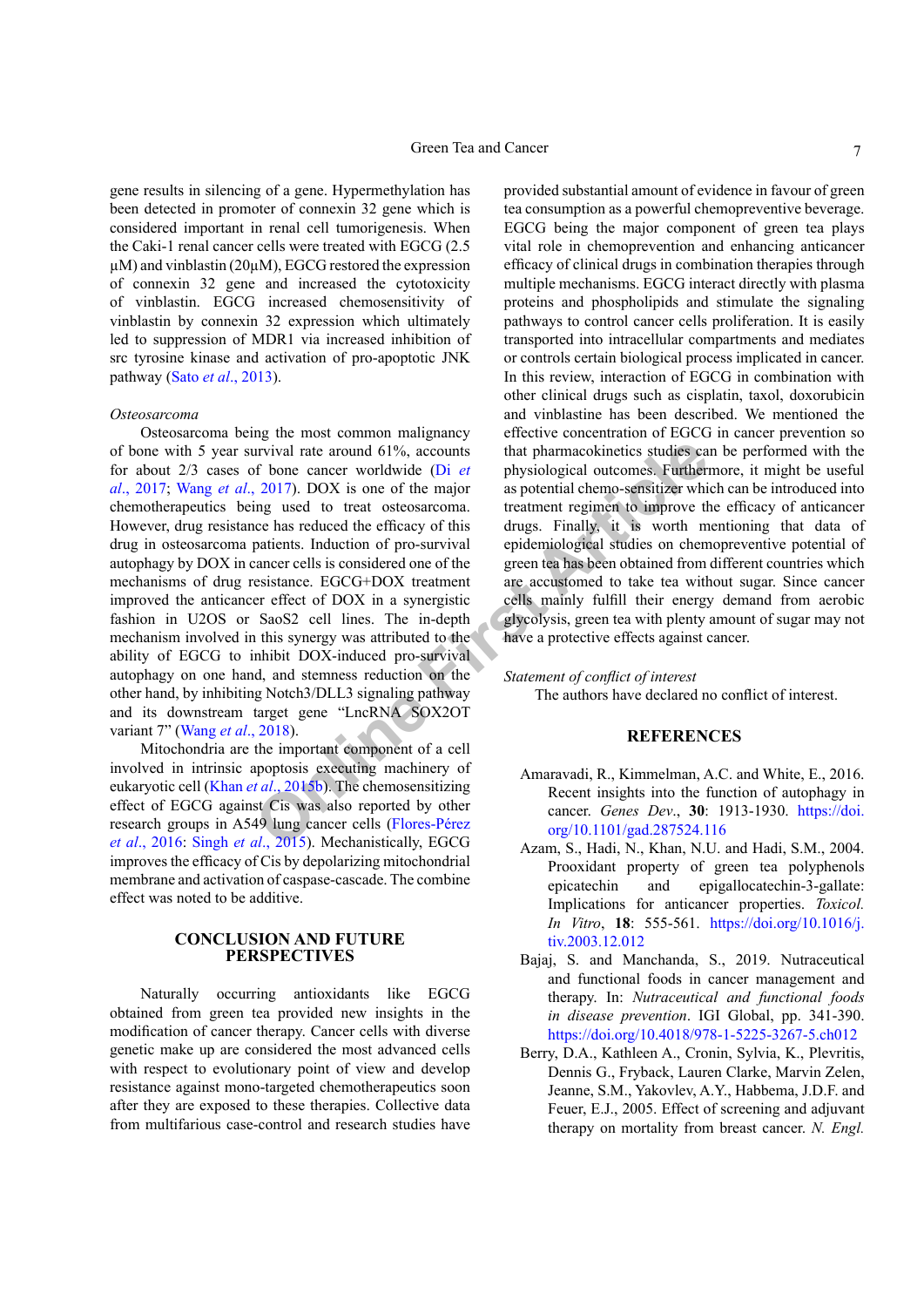*J. Med*., **353**: 1784-1792. [https://doi.org/10.1056/](https://doi.org/10.1056/NEJMoa050518) [NEJMoa050518](https://doi.org/10.1056/NEJMoa050518)

- <span id="page-7-6"></span>Blagosklonny, M.V. and Fojo, T., 1999. Molecular effects of paclitaxel: Myths and reality (a critical review). *Int. J. Cancer*, **83**: 151- 156. [https://doi.org/10.1002/\(SICI\)1097-](https://doi.org/10.1002/(SICI)1097-0215(19991008)83:2%3C151::AID-IJC1%3E3.0.CO;2-5) [0215\(19991008\)83:2<151::AID-IJC1>3.0.CO;2-5](https://doi.org/10.1002/(SICI)1097-0215(19991008)83:2%3C151::AID-IJC1%3E3.0.CO;2-5)
- <span id="page-7-1"></span>Bray, F., Ferlay, J., Soerjomataram, I., Siegel, R.L., Torre, L.A. and Jemal, A., 2018. Global cancer statistics 2018: GLOBOCAN estimates of incidence and mortality worldwide for 36 cancers in 185 countries. *CA-Cancer J. Clin*., **68**: 394-424. <https://doi.org/10.3322/caac.21492>
- <span id="page-7-12"></span>Capitanio, U., Bensalah, K., Bex, A., Boorjian, S.A., Bray, F., Coleman, J., Gore, J.L., Sun, M., Wood, C. and Russo, P., 2019. Epidemiology of renal cell carcinoma. *Eur. Urol*., **75**: 74-84. https://doi. [org/10.1016/j.eururo.2018.08.036](https://doi.org/10.1016/j.eururo.2018.08.036)
- <span id="page-7-9"></span>Carioli, G., Malvezzi, M., Rodriguez, T., Bertuccio, P., Negri, E. and La Vecchia, C., 2017. Trends and predictions to 2020 in breast cancer mortality in Europe.*Breast*, **36**: 89-95. https://doi.org/10.1016/j. [breast.2017.06.003](https://doi.org/10.1016/j.breast.2017.06.003)
- <span id="page-7-10"></span>Chan, M.M., Soprano, K.J., Weinstein, K. and Fong, D., 2006. Epigallocatechin-3-gallate delivers hydrogen peroxide to induce death of ovarian cancer cells and enhances their cisplatin susceptibility. *J. cell. Physiol*., **207**: 389-396. https://doi.org/10.1002/ [jcp.20569](https://doi.org/10.1002/jcp.20569)
- Chen, H., Landen, C.N., Li, Y., Alvarez, R.D. and Tollefsbol, T.O., 2013. Enhancement of cisplatinmediated apoptosis in ovarian cancer cells through potentiating G2/M arrest and p21 upregulation by combinatorial epigallocatechin gallate and sulforaphane. *J. Oncol*., **2013**: 9. https://doi. [org/10.1155/2013/872957](https://doi.org/10.1155/2013/872957)
- <span id="page-7-11"></span><span id="page-7-8"></span>Chen, H., Landen, C.N., Li, Y., Alvarez, R.D., and Tollefsbol, T.O., 2013. Epigallocatechin gallate and sulforaphane combination treatment induce apoptosis in paclitaxel-resistant ovarian cancer cells through hTERT and Bcl-2 down-regulation. *Exp. Cell Res*., **319**: 697-706. [https://doi.org/10.1016/j.](https://doi.org/10.1016/j.yexcr.2012.12.026) [yexcr.2012.12.026](https://doi.org/10.1016/j.yexcr.2012.12.026)
- <span id="page-7-4"></span>Cote, D.J., Bever, A.M., Wilson, K.M., Smith, T.R., Smith-Warner, S.A. and Stampfer, M.J., 2020. A prospective study of tea and coffee intake and risk of glioma. *Int. J. Cancer*, **146**: 2442-2449. [https://](https://doi.org/10.1002/ijc.32574) [doi.org/10.1002/ijc.32574](https://doi.org/10.1002/ijc.32574)
- <span id="page-7-3"></span>Di, W., Khan, M., Gao, Y., Cui, J., Wang, D., Qu, M., Feng, L., Maryam, A. and Gao, H., 2017. Vitamin K4 inhibits the proliferation and induces apoptosis of U2OS osteosarcoma cells via

mitochondrial dysfunction. *Mol. Med. Rep*., **15**: 277-284. <https://doi.org/10.3892/mmr.2016.6001>

- <span id="page-7-7"></span>Dumontet, C. and Sikic, B.I., 1999. Mechanisms of action of and resistance to antitubulin agents: Microtubule dynamics, drug transport and cell death. J*. clin. Oncol*., **17**: 1061-1070. [https://doi.](https://doi.org/10.1200/JCO.1999.17.3.1061) [org/10.1200/JCO.1999.17.3.1061](https://doi.org/10.1200/JCO.1999.17.3.1061)
- <span id="page-7-5"></span><span id="page-7-2"></span><span id="page-7-0"></span>Ferlay, J., Soerjomataram, I., Dikshit, R., Eser, S., Mathers, C., Rebelo, M., Parkin, D.M., Forman, D. and Bray, F., 2015. Cancer incidence and mortality worldwide: sources, methods and major patterns in GLOBOCAN 2012. *Int. J. Cancer*, **136**: E359-E386. <https://doi.org/10.1002/ijc.29210>
- **ONLARE SET ARTIFIC IN THE SET ARTIFIC SET ARTIFIC IN A FORECT ARTIFIC TO US. ONLY A FORECT ARTIFIC ISLAM INCREAD A LAT A A Studillo-de la Veg<br>
<b>ONLY A Rodriguez, T**, Bertuccio, proteomé analysis reveals a proteomé analysi Flores-Pérez, A., Marchat, L.A., Sánchez, L.L., Romero-Zamora, D., Arechaga-Ocampo, E., Ramírez-Torres, N., Chávez, J.D., Carlos-Reyes, Á., Astudillo-de la Vega, H., Ruiz-García, E. and González-Pérez, A., 2016. Differential proteomic analysis reveals that EGCG inhibits HDGF and activates apoptosis to increase the sensitivity of non-small cells lung cancer to chemotherapy. PROTEOM. *Clin. Appl*., **10**: 172- 182.<https://doi.org/10.1002/prca.201500008>
	- Foygel, K., Sekar, T.V. and Paulmurugan, R., 2015. Monitoring the antioxidant mediated chemosensitization and ARE-signaling in triple negative breast cancer therapy. *PLoS One*, **10**: e0141913. [https://doi.org/10.1371/journal.](https://doi.org/10.1371/journal.pone.0141913) pone.0141913
	- Galluzzi, L., Senovilla, L., Vitale, I., Michels, J., Martins, I., Kepp, O., Castedo, M. and Kroemer, G., 2012. Molecular mechanisms of cisplatin resistance. *Oncogene*, **31**: 1869. [https://doi.](https://doi.org/10.1038/onc.2011.384) org/10.1038/onc.2011.384
	- Ganta, S. and Amiji, M., 2009. Coadministration of paclitaxel and curcumin in nanoemulsion formulations to overcome multidrug resistance in tumor cells. *Mol. Pharm*., **6**: 928-939. [https://doi.](https://doi.org/10.1021/mp800240j) [org/10.1021/mp800240j](https://doi.org/10.1021/mp800240j)
	- Gewirtz, D.A., 1999. A critical evaluation of the mechanisms of action proposed for the antitumor effects of the anthracycline antibiotics adriamycin and daunorubicin. *Biochem. Pharmacol*., **57**: 727–741. [https://doi.org/10.1016/S0006-](https://doi.org/10.1016/S0006-2952(98)00307-4) [2952\(98\)00307-4](https://doi.org/10.1016/S0006-2952(98)00307-4)
	- Hagen, R.M., Chedea, V.S., Mintoff, C.P., Bowler, E., Morse, H.R. and Ladomery, M.R., 2013. Epigallocatechin-3-gallate promotes apoptosis and expression of the caspase 9a splice variant in PC3 prostate cancer cells. *Int. J. Oncol*., **43**: 194-200. <https://doi.org/10.3892/ijo.2013.1920>
	- Holohan, C., Van Schaeybroeck, S., Longley, D.B., and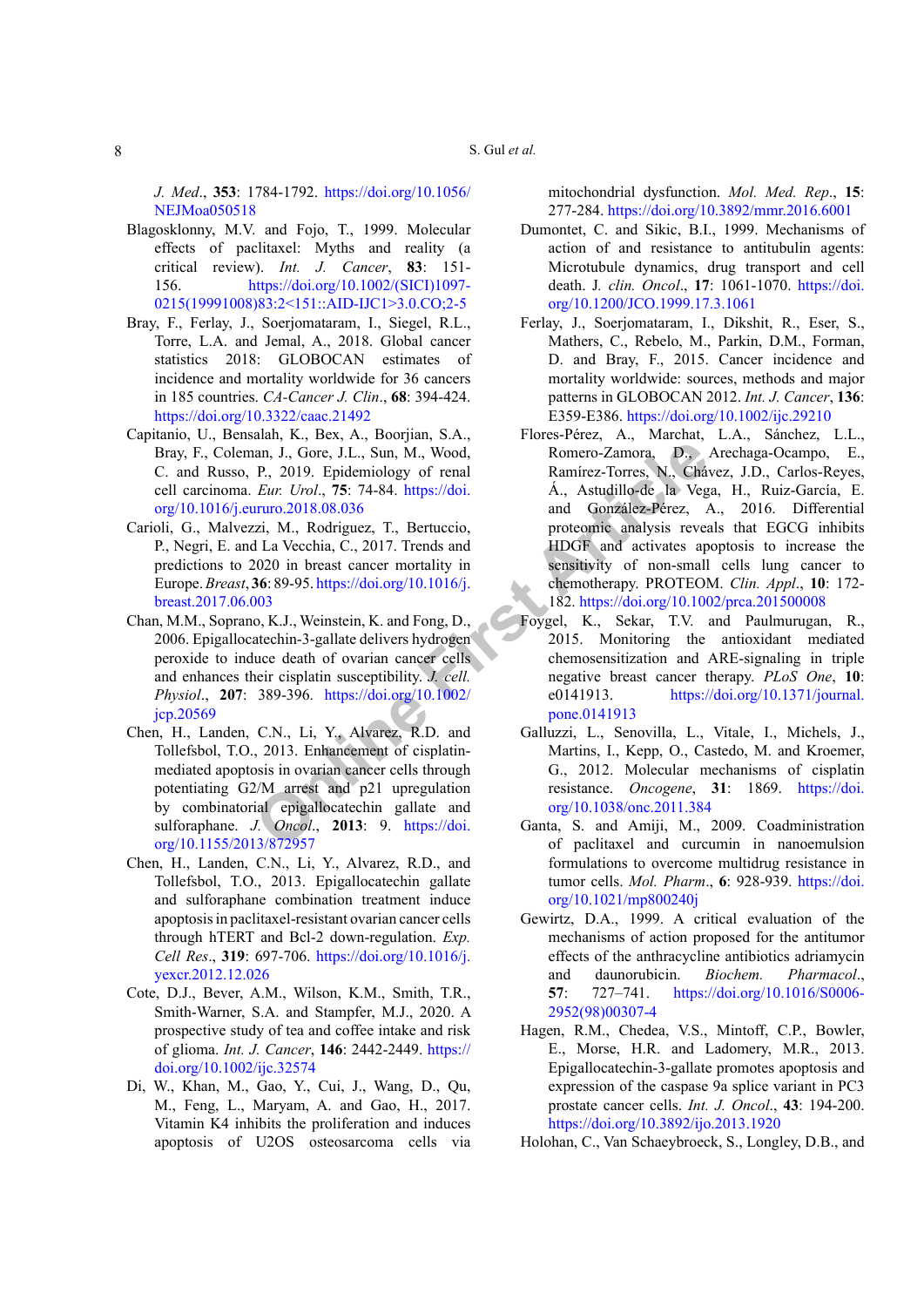Johnston, P.G., 2013. Cancer drug resistance: An evolving paradigm. *Nat. Rev. Cancer*, **13**: 714-726. <https://doi.org/10.1038/nrc3599>

- <span id="page-8-3"></span>Hu, F., Wei, F., Wang, Y., Wu, B., Fang, Y. and Xiong, B., 2015. EGCG synergizes the therapeutic effect of cisplatin and oxaliplatin through autophagic pathway in human colorectal cancer cells. *J. Pharmacol. Sci*., **128**: 27-34. [https://doi.](https://doi.org/10.1016/j.jphs.2015.04.003) [org/10.1016/j.jphs.2015.04.003](https://doi.org/10.1016/j.jphs.2015.04.003)
- Jamieson, E.R. and Lippard, S.J., 1999. Structure, recognition, and processing of cisplatin, DNA adducts. *Chem. Rev*., **99**: 2467-2498. [https://doi.](https://doi.org/10.1021/cr980421n) [org/10.1021/cr980421n](https://doi.org/10.1021/cr980421n)
- <span id="page-8-6"></span>Jiang, P., Wu, X., Wang, X., Huang, W. and Feng, Q., 2016. NEAT1 upregulates EGCG-induced CTR1 to enhance cisplatin sensitivity in lung cancer cells. *Oncotarget*, **7**: 43337. https://doi. [org/10.18632/oncotarget.9712](https://doi.org/10.18632/oncotarget.9712)
- Jiang, P., Xu, C., Chen, L., Chen, A., Wu, X., Zhou, M., Haq, I.U., Mariyam, Z. and Feng, Q., 2018. EGCG inhibits CSC-like properties through targeting miR-485/CD44 axis in A549-cisplatin resistant cells. *Mol. Carcinog*., **57**: 1835-1844. https://doi. [org/10.1002/mc.22901](https://doi.org/10.1002/mc.22901)
- Jodoin, J., Demeule, M. and Béliveau, R. 2002. Inhibition of the multidrug resistance P-glycoprotein activity by green tea polyphenols. *BBA-Mol. Cell Res*., **1542**: 149-159. https://doi. [org/10.1016/S0167-4889\(01\)00175-6](https://doi.org/10.1016/S0167-4889(01)00175-6)
- Jówko, E., 2015. Green tea catechins and sport performance. In: *Antioxidants in sport nutrition.* CRC Press/Taylor and Francis. https://doi. [org/10.1201/b17442-9](https://doi.org/10.1201/b17442-9)
- <span id="page-8-0"></span>Khan, M., Maryam, A., Mehmood, T., Zhang, Y., Ma, T., 2015a. Enhancing activity of anticancer drugs in multidrug resistant tumors by modulating p-glycoprotein through dietary nutraceuticals. *Asian Pac. J. Cancer Prev*., **16**: 6831-6839. [https://](https://doi.org/10.7314/APJCP.2015.16.16.6831) [doi.org/10.7314/APJCP.2015.16.16.6831](https://doi.org/10.7314/APJCP.2015.16.16.6831)
- <span id="page-8-8"></span>Khan, M., Maryam, A., Qazi, J.I. and Ma, T., 2015b. Targeting apoptosis and multiple signaling pathways with Icariside II in cancer cells. *Int. J. biol. Sci*., **11**: 1100-1112. [https://doi.org/10.7150/](https://doi.org/10.7150/ijbs.11595) [ijbs.11595](https://doi.org/10.7150/ijbs.11595)
- <span id="page-8-10"></span>Kilic, U., Sahin, K., Tuzcu, M., Basak, N., Orhan, C., Elibol-Can, B., Kilic, E., Sahin, F. and Kucuk, 2015. Enhancement of cisplatin sensitivity in human cervical cancer: epigallocatechin-3 gallate. *Front. Nutri*., **1**: 28. [https://doi.org/10.3389/](https://doi.org/10.3389/fnut.2014.00028) [fnut.2014.00028](https://doi.org/10.3389/fnut.2014.00028)
- <span id="page-8-7"></span>Kim, K.C. and Lee, C., 2014. Reversal of Cisplatin resistance by epigallocatechin gallate is mediated

by downregulation of axl and tyro 3 expression in human lung cancer cells. *Korean J. Physiol. Pharmacol*., **18**: 61-66. [https://doi.org/10.4196/](https://doi.org/10.4196/kjpp.2014.18.1.61) [kjpp.2014.18.1.61](https://doi.org/10.4196/kjpp.2014.18.1.61)

- <span id="page-8-11"></span>Kouhpeikar, H., Butler, A.E., Bamian, F., Barreto, G.E., Majeed, M. and Sahebkar, A., 2019. Curcumin as a therapeutic agent in leukemia. *J. cell. Physiol*., **234**: 12404-12414. <https://doi.org/10.1002/jcp.28072>
- <span id="page-8-5"></span>Lee, A.H., Su, D., Pasalich, M. and Binns, C.W., 2013. Tea consumption reduces ovarian cancer risk. *Cancer Epidemiol*., **37**: 54-59. [https://doi.](https://doi.org/10.1016/j.canep.2012.10.003) [org/10.1016/j.canep.2012.10.003](https://doi.org/10.1016/j.canep.2012.10.003)
- <span id="page-8-2"></span>Li, H., Krstin, S. and Wink, M., 2018. Modulation of multidrug resistant in cancer cells by EGCG, tannic acid and curcumin. *Phytomedicine*, **50**: 213-222. <https://doi.org/10.1016/j.phymed.2018.09.169>
- <span id="page-8-9"></span><span id="page-8-4"></span><span id="page-8-1"></span>Liang, G., Tang, A., Lin, X., Li, L., Zhang, S., Huang, Z., Tang, H. and Li, Q.Q., 2010. Green tea catechins augment the antitumor activity of doxorubicin in an in vivo mouse model for chemoresistant liver cancer. *Int. J. Oncol*., **37**: 111-123. [https://doi.](https://doi.org/10.3892/ijo_00000659) org/10.3892/ijo\_00000659
- ATI upregula[t](https://doi.org/10.3892/ijo_00000659)es EGCG-induced<br>
acid and curcumin. Phytoncotarget, 7: 43337. https://doi.<br>
Liang, G., Tang, [A](https://doi.org/10.3892/ijo_00000659)., Lin, X., I.<br>
ncotarget, 7: 43337. https://doi.<br>
acid and curcumin. Phytoncotarget, 7: 43337. https://doi.<br>
acid Liu, J., Liu, S., Zhou, H., Hanson, T., Yang, L., Chen, Z. and Zhou, M., 2016. Association of green tea consumption with mortality from all-cause, cardiovascular disease and cancer in a Chinese cohort of 165,000 adult men. *Eur. J. Epidemiol*., **31**: 853-865. [https://doi.org/10.1007/s10654-016-](https://doi.org/10.1007/s10654-016-0173-3) 0173-3
	- Luo, T., Wang, J., Yin, Y., Hua, H., Jing, J., Sun, X., Li, M., Zhang, Y. and Jiang, Y., 2010. (-)-Epigallocatechin gallate sensitizes breast cancer cells to paclitaxel in a murine model of breast carcinoma. *Breast Cancer Res*., **12**: R8.<https://doi.org/10.1186/bcr2473>
	- Makiuchi, T., Sobue, T., Kitamura, T., Ishihara, J., Sawada, N., Iwasaki, M., Sasazuki, S., Yamaji, T., Shimazu, T. and Tsugane, S., 2016. Association between green tea/coffee consumption and biliary tract cancer: A population-based cohort study in Japan. *Cancer Sci*., **107**: 76-83. [https://doi.](https://doi.org/10.1111/cas.12843) [org/10.1111/cas.12843](https://doi.org/10.1111/cas.12843)
	- Maryam, A., Mehmood, T., Zhang, H., Li, Y., Khan, M., and Ma, T., 2017. Alantolactone induces apoptosis, promotes STAT3 glutathionylation and enhances chemosensitivity of A549 lung adenocarcinoma cells to doxorubicin via oxidative stress. *Sci. Rep*., **7**: 6242. [https://doi.org/10.1038/s41598-017-](https://doi.org/10.1038/s41598-017-06535-y) [06535-y](https://doi.org/10.1038/s41598-017-06535-y)
	- McGuire, S., 2016. *World cancer report 2014*. World Health Organization, international agency for research on cancer, WHO Press 2015, Geneva, Switzerland, pp. 418-419. [https://doi.org/10.3945/](https://doi.org/10.3945/an.116.012211)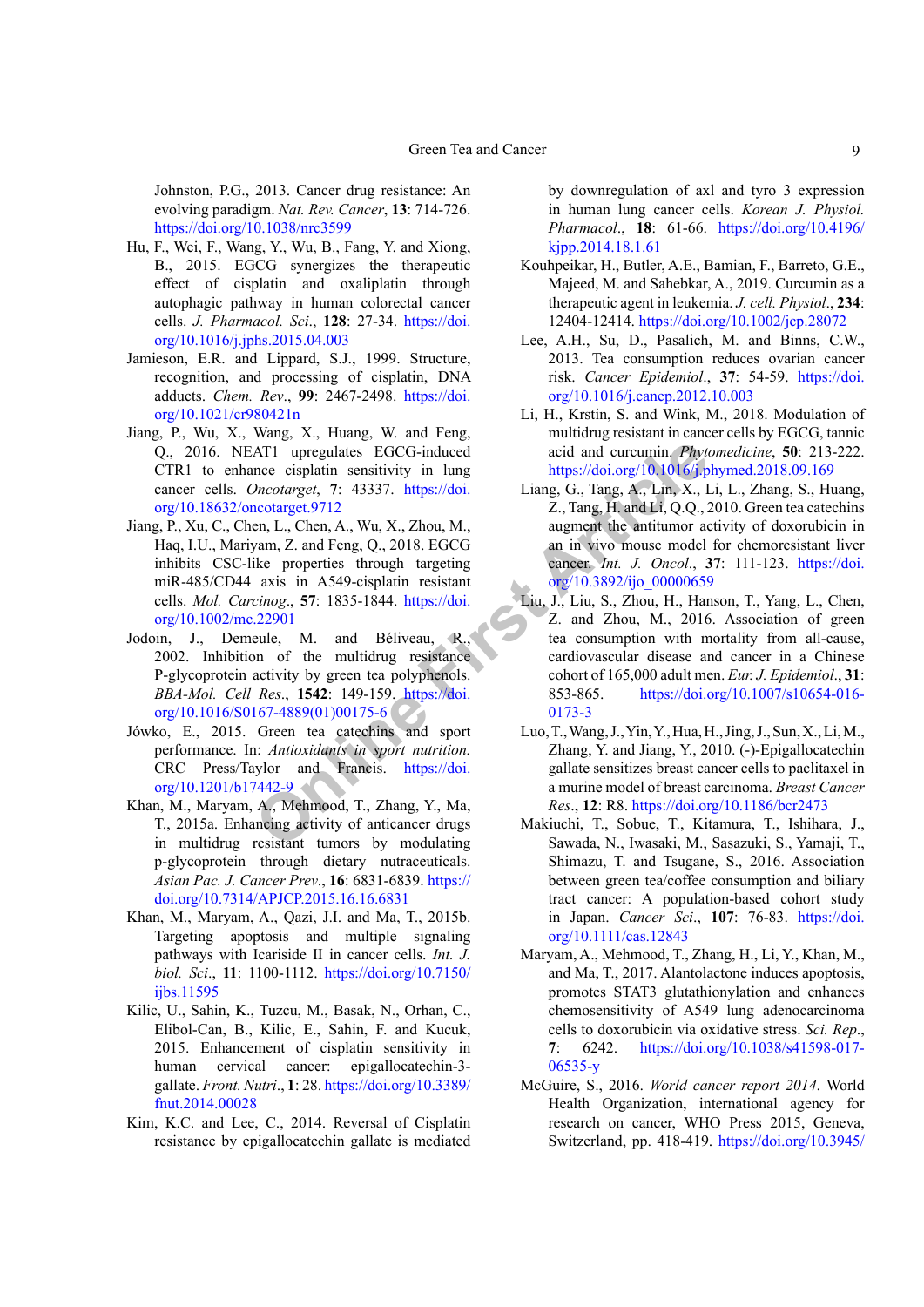S. Gul *et al.*

[an.116.012211](https://doi.org/10.3945/an.116.012211)

- Miller, K.D., Siegel, R.L., Lin, C.C., Mariotto, A.B., Kramer, J.L., Rowland, J.H., Stein, K.D., Alteri, R. and Jemal, A., 2016. Cancer treatment and survivorship statistics. *CA Cancer J. Clin*., **66**: 271- 289. <https://doi.org/10.3322/caac.21349>
- Moore-Smith, L., Forero-Torres, A., and Stringer-Reasor, E., 2018. Future developments in neoadjuvant therapy for triple-negative breast cancer. *Surg. Clin*., **98**: 773-785. [https://doi.](https://doi.org/10.1016/j.suc.2018.04.004) [org/10.1016/j.suc.2018.04.004](https://doi.org/10.1016/j.suc.2018.04.004)
- Nair, H.B., Sung, B., Yadav, V.R., Kannappan, R., Chaturvedi, M.M. and Aggarwal, B.B., 2010. Delivery of antiinflammatorynutraceuticals by nanoparticles for the prevention and treatment of cancer. *Biochem. Pharmacol*., **80**: 1833-1843. <https://doi.org/10.1016/j.bcp.2010.07.021>
- The prevention and treatmen[t](https://doi.org/10.1002/jps.10009) of<br> *Compare in ten and ten and ten and ten and ten and the properties with a<br> O.1016/j.bep.2010.07.021 hormal refractory prosta<br>
Arony U., Vijaykumar, D.K., Urol. [On](https://doi.org/10.1080/01635581.2017.1263754)e Morel, Semin. Original* Narayanan, S., Mony, U., Vijaykumar, D.K., Koyakutty, M., Paul-Prasanth, B. and Menon, D., 2015. Sequential release of epigallocatechin gallate and paclitaxel from PLGA-casein core/ shell nanoparticles sensitizes drug-resistant breast cancer cells. *Nanomed. Nanotechnol*., **11**: 1399- 1406. https://doi.org/10.1016/j.nano.2015.03.015
- Neyrincket, A.M., Bindels, L.B., Geurts, L., Van Hul, M., Cani, P.D. and Delzenne, N.M., 2017. A polyphenolic extract from green tea leaves activates fat browning in high-fat-diet-induced obese mice. *J. Nutri. Biochem*., **49**: 15-21. https:// [doi.org/10.1016/j.jnutbio.2017.07.008](https://doi.org/10.1016/j.jnutbio.2017.07.008)
- Ni, C.X., Gong, H., Liu, Y., Qi, Y., Jiang, C.L. and Zhang, J.P., 2017. Green tea consumption and the risk of liver cancer: a meta-analysis. *Nutr. Cancer*, **69**: 211-220. https://doi.org/10.1080/0163 [5581.2017.1263754](https://doi.org/10.1080/01635581.2017.1263754)
- Nowakowska, A. and Tarasiuk, J., 2016. Comparative effects of selected plant polyphenols, gallic acid and epigallocatechin gallate, on matrix metalloproteinases activity in multidrug resistant MCF7/DOX breast cancer cells. *Acta Biochim. Pol*., **63**: 571-575. [https://doi.org/10.18388/](https://doi.org/10.18388/abp.2016_1256) [abp.2016\\_1256](https://doi.org/10.18388/abp.2016_1256)
- Ogunleye, A.A., Xue, F. and Michels, K.B., 2010. Green tea consumption and breast cancer risk or recurrence: A meta-analysis. *Breast Cancer Res. Treat*., **119**: 477. [https://doi.org/10.1007/s10549-](https://doi.org/10.1007/s10549-009-0415-0) [009-0415-0](https://doi.org/10.1007/s10549-009-0415-0)
- Park, S., Kim, J.H., Hwang, Y.I., Jung, K.S., Jang, Y.S. and Jang, S.H., 2014. Schedule-dependent effect of epigallocatechin-3-gallate (EGCG) with paclitaxel on H460 cells. *Tuberc. Resp. Dis*., **76**: 114-119. <https://doi.org/10.4046/trd.2014.76.3.114>
- Peng-Bo, D.E.N.G., Cheng-Ping, H.U., Xiong, Z., Hua-Ping, Y.A.N.G. and Yuan-Yuan, L.I., 2013. Treatment with EGCG in NSCLC leads to decreasing interstitial fluid pressure and hypoxia to improve chemotherapy efficacy through rebalance of Ang-1 and Ang-2. *China J. Nat. Med*., **11**: 245-253. [https://doi.org/10.1016/S1875-](https://doi.org/10.1016/S1875-5364(13)60023-0) [5364\(13\)60023-0](https://doi.org/10.1016/S1875-5364(13)60023-0)
- Pesapane, A., Ragno, P., Selleri, C. and Montuori, N., 2017. Recent advances in the function of the 67 kda laminin receptor and its targeting for personalized therapy in cancer. *Curr. Pharm. Des.*, **23**: 4745- 4757. [https://doi.org/10.2174/1381612823666170](https://doi.org/10.2174/1381612823666170710125332) [710125332](https://doi.org/10.2174/1381612823666170710125332)
- Ping, S.Y., Hour, T.C., Lin, S.R. and Yu, D.S., 2010. Taxol synergizes with antioxidants in inhibiting hormal refractory prostate cancer cell growth. *Urol. Oncol. Semin. Original Invest.,* **28**: 170-179. <https://doi.org/10.1016/j.urolonc.2008.07.003>
- Proniuk, S., Liederer, B.M. and Blanchard, J., 2002. Preformulation study of epigallocatechin gallate, a promising antioxidant for topical skin cancer prevention. *J. Pharm. Sci*., **91**: 111-116. [https://doi.](https://doi.org/10.1002/jps.10009) org/10.1002/jps.10009
- Qiao, Y.L., 2018. A long journey of cervical cancer prevention in China. *Chin. J. Oncol*., **40**: 721-723.
- Ramadass, S.K., Anantharaman, N.V., Subramanian, S., Sivasubramanian, S. and Madhan, B., 2015. Paclitaxel/Epigallocatechin gallate coloaded liposome: A synergistic delivery to control the invasiveness of MDA-MB-231 breast cancer cells. *Colloid. Surf. B Biointerf.*, **125**: 65-72. [https://](https://doi.org/10.1016/j.colsurfb.2014.11.005) [doi.org/10.1016/j.colsurfb.2014.11.005](https://doi.org/10.1016/j.colsurfb.2014.11.005)
- Reygaert, W.C., 2018. Green tea catechins: Their use in treating and preventing infectious diseases. *Biomed. Res. Int*., 2018. [https://doi.](https://doi.org/10.1155/2018/9105261) [org/10.1155/2018/9105261](https://doi.org/10.1155/2018/9105261)
- Sato, A., Sekine, M., Kobayashi, M., Virgona, N., Ota, M. and Yano, T., 2013. Induction of the connexin 32 gene by epigallocatechin-3-gallate potentiates vinblastine-induced cytotoxicity in human renal carcinoma cells. *Chemotherapy*, **59**: 192-199. <https://doi.org/10.1159/000354715>
- Satonaka, H., Ishida, K., Takai, M., Koide, R., Shigemasa, R., Ueyama, J., Ishikawa, T., Hayashi, K., Goto, H. and Wakusawa, S., 2017. (-)- Epigallocatechin-3-gallate down-regulates doxorubicin-induced overexpression of P-glycoprotein through the coordinate inhibition of PI3K/Akt and MEK/ERK signaling pathways. *Anticancer Res*., **37**: 6071- 6077.<https://doi.org/10.21873/anticanres.12055>
- Shafique, K., McLoone, P., Qureshi, K., Leung, H., Hart,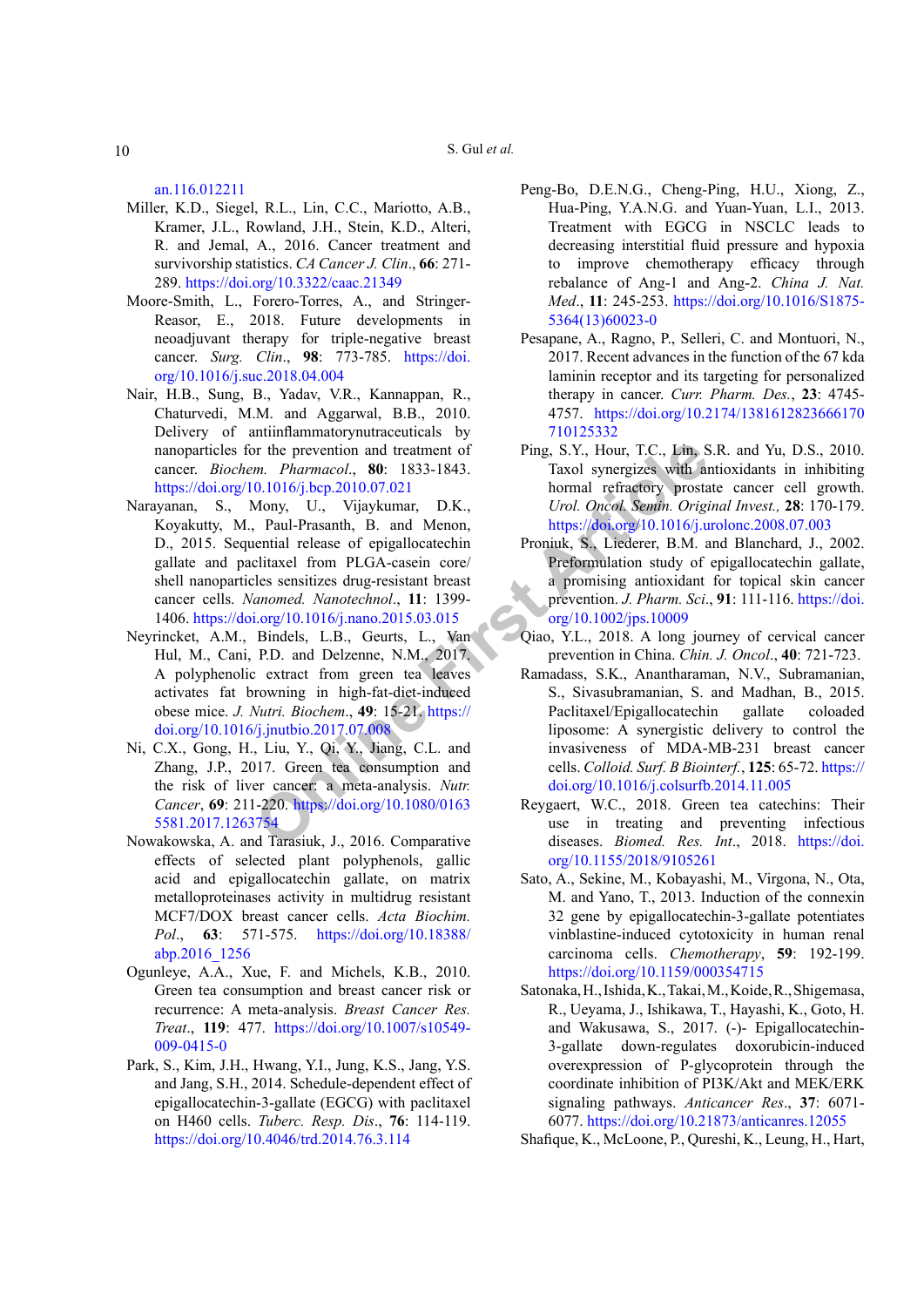C. and Morrison, D.S., 2012. Tea consumption and the risk of overall and grade specific prostate cancer: a large prospective cohort study of Scottish men. *Nutr. Cancer,* **64**: 790-797. [https://doi.org/10.](https://doi.org/10.1080/01635581.2012.690063) [1080/01635581.2012.690063](https://doi.org/10.1080/01635581.2012.690063)

- Siegel, R.L., Miller, K.D. and Jemal, A., 2016. Cancer statistics, 2017. *CA Cancer J. Clin*., **66**: 7-30. <https://doi.org/10.3322/caac.21332>
- Singh, M., Bhatnagar, P., Mishra, S., Kumar, P., Shukla, Y. and Gupta, K.C., 2015. PLGA-encapsulated tea polyphenols enhance the chemotherapeutic efficacy of cisplatin against human cancer cells and mice bearing Ehrlich ascites carcinoma. *Int. J. Nanomed.*, **10**: 6789. [https://doi.org/10.2147/IJN.](https://doi.org/10.2147/IJN.S79489) [S79489](https://doi.org/10.2147/IJN.S79489)
- Sing, M.F., Yang, W.S., Gao, S., Gao, J. and Xiang, Y.B., 2011. Epidemiological studies of the association between tea drinking and primary liver cancer: A meta-analysis. *Eur. J. Cancer Prev*., **20**: 157-165. <https://doi.org/10.1097/CEJ.0b013e3283447497>
- Singh, M., Bhui, K., Singh, R. and Shukla, Y., 2013. Tea polyphenols enhance cisplatin chemosensitivity in cervical cancer cells via induction of apoptosis. *Life Sci*., **93**:7-16. https://doi.org/10.1016/j. [lfs.2013.02.001](https://doi.org/10.1016/j.lfs.2013.02.001)
- Sun, C.L., Yuan, J.M., Koh, W.P. and Yu, M.C., 2006. Green tea, black tea and colorectal cancer risk: a meta-analysis of epidemiologic studies. *Carcinogenesis*, **27**: 1301-1309. https:// [doi.org/10.1093/carcin/bgl024](https://doi.org/10.1093/carcin/bgl024)
- Sun, C.L., Yuan, J.M., Koh, W.P. and Yu, M.C., 2005. Green tea, black tea and breast cancer risk: a meta-analysis of epidemiological studies. *Carcinogenesis*, **27**: 1310-1315. https:// [doi.org/10.1093/carcin/bgi276](https://doi.org/10.1093/carcin/bgi276)
- Takada, M., Yamagishi, K., Iso, H. and Tamakoshi, 2019. Green tea consumption and risk of hematologic neoplasms: The Japan Collaborative Cohort Study for Evaluation of Cancer Risk (JACC Study). *Cancer Causes Contr.*, **30**: 1223-1230. <https://doi.org/10.1007/s10552-019-01220-z>
- Tsai, L.C., Hsieh, H.Y., Lu, K.Y., Wang, S.Y. and Mi, F.L., 2016. EGCG/gelatin-doxorubicin gold nanoparticles enhance therapeutic efficacy of doxorubicin for prostate cancer treatment. *Nanomedicine*, **11**: 9-30. [https://doi.](https://doi.org/10.2217/nnm.15.183) [org/10.2217/nnm.15.183](https://doi.org/10.2217/nnm.15.183)
- Wang, H., Xing, D., Ren, D., Feng, W., Chen, Y., Zhao, Z., Xiao, Z. and Peng, Z., 2017. MicroRNA-643 regulates the expression of ZEB1 and inhibits tumorigenesis in osteosarcoma. *Mol. Med. Rep*., **16**: 5157-5164. [https://doi.org/10.3892/](https://doi.org/10.3892/mmr.2017.7273)

[mmr.2017.7273](https://doi.org/10.3892/mmr.2017.7273)

- Wang, J., Yin, Y., Hua, H., Li, M., Luo, T., Xu, L., Wang, R., Liu, D., Zhang, Y., Jiang, Y., 2009. Blockade of GRP78 sensitizes breast cancer cells to microtubule-interferring agents that induce the unfolded protein response. *J. cell. mol. Med*., **13**: 3888-3897. [https://doi.org/10.1111/j.1582-](https://doi.org/10.1111/j.1582-4934.2009.00873.x) [4934.2009.00873.x](https://doi.org/10.1111/j.1582-4934.2009.00873.x)
- Wang, P., Henning, S.M., Heber, D. and Vadgama, J.V., 2015. Sensitization to docetaxel in prostate cancer cells by green tea and quercetin. *J. Nutr. Biochem*., **26**: 408-415. [https://doi.org/10.1016/j.](https://doi.org/10.1016/j.jnutbio.2014.11.017) [jnutbio.2014.11.017](https://doi.org/10.1016/j.jnutbio.2014.11.017)
- Wang, W., Chen, D. and Zhu, K., 2018. SOX2OT variant 7 contributes to the synergistic interaction between EGCG and Doxorubicin to kill osteosarcoma via autophagy and stemness inhibition. *J. exp. clin. Cancer Res*., **37**: 37. [https://doi.org/10.1186/](https://doi.org/10.1186/s13046-018-0689-3) s13046-018-0689-3
- S., Gao, S., Gao, J. and Xiang, Y.B.,<br>
Dontributes to th[e](https://doi.org/10.1093/carcin/bgl024) syne[r](https://doi.org/10.1016/j.lfs.2013.02.001)gy<br>
Inchiral studies of the association<br>
Inchiral studies of the association<br>
Inchiral statements and primary liver cancer. According and stemness<br>
Eur. J. Can Wang, X., Jiang, P., Wang, P., Yang, C.S., Wang, X. and Feng, Q., 2015. EGCG enhances cisplatin sensitivity by regulating expression of the copper and cisplatin influx transporter CTR1 in ovary cancer. *PLoS One*, **10**: e0125402. [https://doi.](https://doi.org/10.1371/journal.pone.0125402) [org/10.1371/journal.pone.0125402](https://doi.org/10.1371/journal.pone.0125402)
	- Weiner, A.B., Matulewicz, R.S., Eggener, S.E. and Schaeffer, E.M., 2016. Increasing incidence of metastatic prostate cancer in the United States (2004–2013). *Prost. Cancer Prost. Dis*., **19**: 395. <https://doi.org/10.1038/pcan.2016.30>
	- Wen, Y., Zhao, R.Q., Zhang, Y.K., Gupta, P., Fu, L.X., Tang, A.Z., Liu, B.M., Chen, Z.S., Yang, D.H. and Liang, G., 2017. Effect of Y6, an epigallocatechin gallate derivative, on reversing doxorubicin drug resistance in human hepatocellular carcinoma cells. *Oncotarget*, **8**: 29760. [https://doi.](https://doi.org/10.18632/oncotarget.15964) [org/10.18632/oncotarget.15964](https://doi.org/10.18632/oncotarget.15964)
	- Xi, J., Yun, M., Lee, D., Park, M.N., Kim, E.O., Sohn, E.J. and Kwon, B.M., 2015. Cinnamaldehyde derivative (CB-PIC) sensitizes chemo-resistant cancer cells to drug-induced apoptosis via suppression of MDR1 and its upstream STAT3 and AKT signalling. *Cell. Physiol. Biochem*., **35**: 1821- 1830.<https://doi.org/10.1159/000373993>
	- You, W., Symonds, I. and Henneberg, M., 2018. Low fertility may be a significant determinant of ovarian cancer worldwide: an ecological analysis of crosssectional data from 182 countries. *J. Ovar. Res*., **11**: 68.<https://doi.org/10.1186/s13048-018-0441-9>
	- Zhao, C., Li, H., Lin, H.J., Yang, S., Lin, J. and Liang, G., 2016. Feedback activation of STAT3 as a cancer drug-resistance mechanism. *Trends*